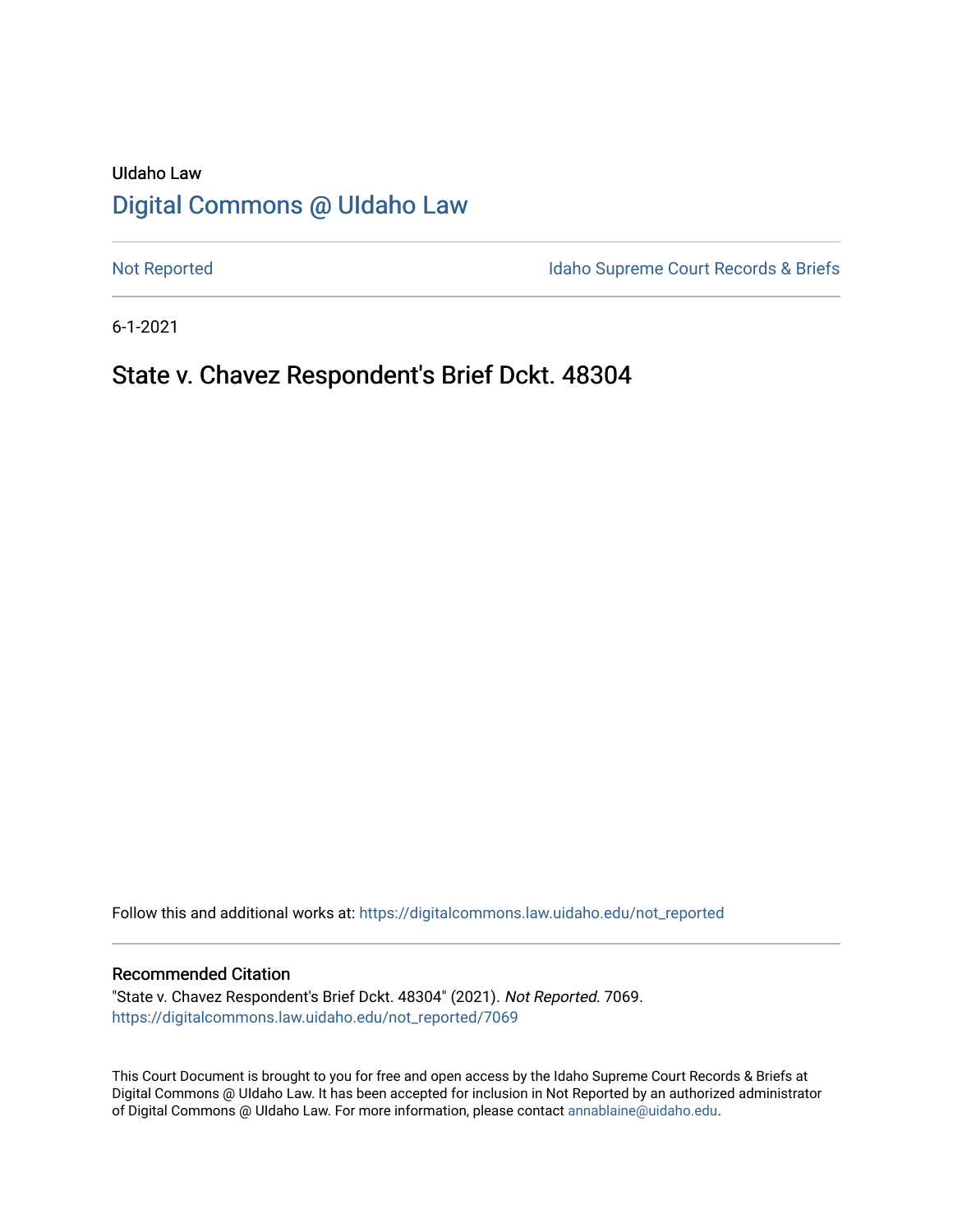Electronically Filed 6/1/2021 12:27 PM Idaho Supreme Court Melanie Gagnepain, Clerk of the Court By: Brad Thies, Deputy Clerk

LAWRENCE G. WASDEN Attorney General State of Idaho

COLLEEN D. ZAHN Deputy Attorney General Chief, Criminal Law Division

MARK W. OLSON Deputy Attorney General P. O. Box 83720 Boise, Idaho 83720-0010 (208) 334-4534 E-mail: [ecf@ag.idaho.gov](mailto:ecf@ag.idaho.gov)

## IN THE SUPREME COURT OF THE STATE OF IDAHO

| STATE OF IDAHO,       |                           |
|-----------------------|---------------------------|
|                       | NO. 48304-2020            |
| Plaintiff-Respondent, |                           |
|                       | Bannock County Case No.   |
| v.                    | CR03-19-12662             |
|                       |                           |
| ERIC CHAVEZ,          | <b>RESPONDENT'S BRIEF</b> |
|                       |                           |
| Defendant-Appellant.  |                           |
|                       |                           |

Has Chavez failed to demonstrate that the district court abused its sentencing discretion when it imposed a unified seven-year sentence with five years fixed for methamphetamine possession upon its relinquishment of jurisdiction?

### ARGUMENT

### Chavez Has Failed To Demonstrate That The District Court Abused Its Sentencing Discretion

## A. Introduction

In November 2019, officers were dispatched the Idaho State University student union building parking lot for a report of a disturbance. (R., p.12.) There, officers made contact with an individual who reported that Eric Chavez struck her. (Id.) Officers went to Chavez's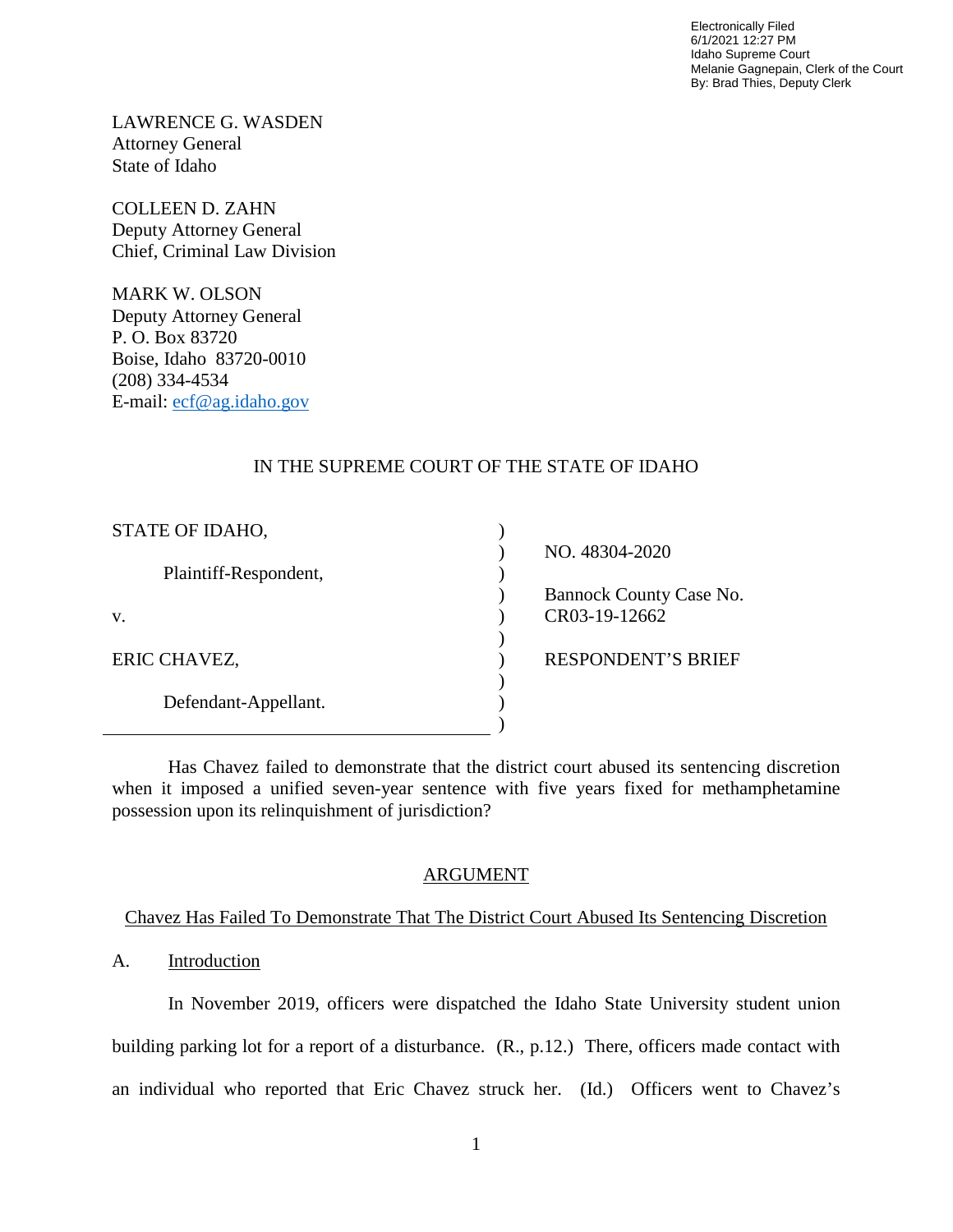apartment complex to speak with him. (Id.) There, officers observed Chavez and another individual standing on a stoop. (Id.) Chavez began walking away and one of the officers called out, "Police! Stop!" (Id.) Chavez turned and looked at the officer, who told him again to stop. (Id.) Chavez instead ran away. (Id.) Officers made contact with the other individual on the stoop, who nodded when asked whether Chavez struck the reporting party. (Id.)

Officers arrested Chavez shortly thereafter for resisting and obstructing an officer. (R., pp.12-13.) Incident to that arrest, an officer searched Chavez and recovered a syringe containing a crystalline residue. (R., p.13.) Field testing revealed the substance to be methamphetamine. (Id.) Chavez would later acknowledge to the presentence investigator that he had been using methamphetamine for two days straight and was under the influence of alcohol at the time of his arrest.  $(PSI, p.6<sup>1</sup>)$  $(PSI, p.6<sup>1</sup>)$  $(PSI, p.6<sup>1</sup>)$ 

In Bannock County Case No. CR03-19-12662, the state charged Chavez with possession of methamphetamine and the persistent violator sentencing enhancement.<sup>[2](#page-2-1)</sup> (R., pp.36-39.) Pursuant to an agreement with the state, Chavez pled guilty to the methamphetamine charge and the state dismiss the sentencing enhancement.  $(R, pp.66-75; 2/3/20 \text{ Tr}, p.5, L.4 - p.9, L.1.)$ The state also agreed to concur with any sentencing recommendation of the PSI investigator. (2/3/20 Tr., p.5, Ls.10-12.)

At the sentencing hearing, the state recommended that the district court retain jurisdiction  $(5/4/20 \text{ Tr}., p.13, L.14 - p.14, L.12),$  and Chavez recommended that the court place Chavez on probation (5/4/20 Tr., p.14, L.19 – p.15, L.17). The district court imposed a unified seven-year

 $\overline{a}$ 

<span id="page-2-0"></span> $1$  Citations to page numbers of the PSI refer to the page numbers of the electronic file containing the presentence investigation report and other documents.

<span id="page-2-1"></span> $2 \text{ In a separate case that was not a part of the plea agreement in this case, Chavez was also.}$ charged with resisting and obstructing an officer and two counts of battery (Banner County Case No. CR-03-19-12602). (PSI, p.10.)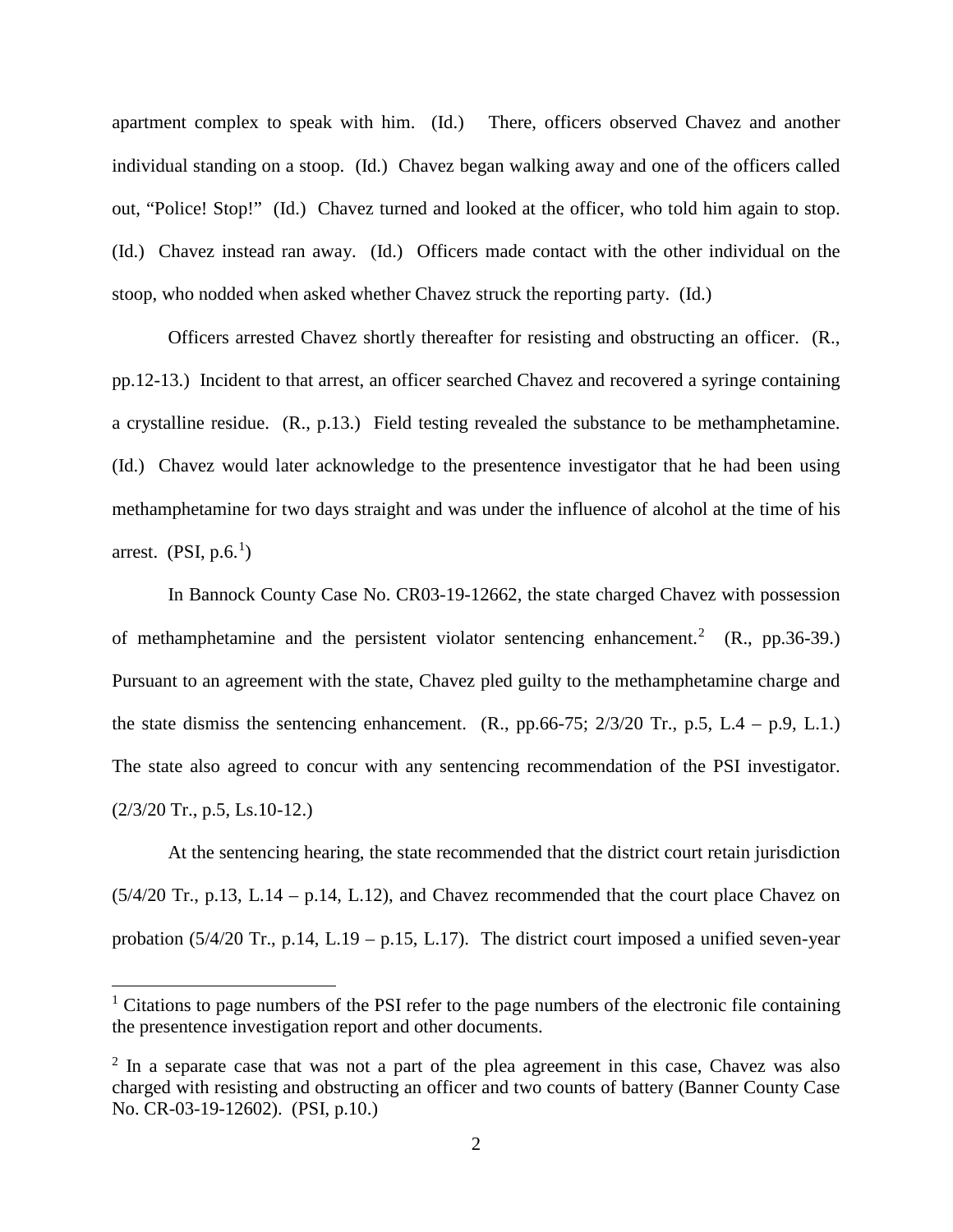sentence with five years fixed, and retained jurisdiction.  $(R_n, pp.91-94; 5/4/20 \text{ Tr}, p.16, L.17$  – p.17, L.24.) However, less than two months after he was transferred to the rider facility, Chavez was removed from the rider program after violently attacking another inmate over a gambling debt. (PSI, pp.42, 44, 46.) The district court relinquished jurisdiction without a hearing, and ordered the originally imposed sentence to be executed. (R., pp.96-97.) Chavez timely appealed. (R., pp.99-101.)

#### B. Standard Of Review

The length of a sentence is reviewed under an abuse of discretion standard considering the defendant's entire sentence. State v. Oliver, 144 Idaho 722, 726, 170 P.3d 387, 391 (2007) (citing State v. Strand, 137 Idaho 457, 460, 50 P.3d 472, 475 (2002); State v. Huffman, 144 Idaho 201, 159 P.3d 838 (2007)).

Where a sentence is within statutory limits, the appellant bears the burden of demonstrating that it is a clear abuse of discretion. State v. Baker, 136 Idaho 576, 577, 38 P.3d 614, 615 (2001) (citing State v. Lundquist, 134 Idaho 831, 11 P.3d 27 (2000)). The abuse of discretion test looks to whether the district court: "(1) correctly perceived the issue as one of discretion; (2) acted within the outer boundaries of its discretion; (3) acted consistently with the legal standards applicable to the specific choices available to it; and (4) reached its decision by the exercise of reason." Lunneborg v. My Fun Life, 163 Idaho 856, 863, 421 P.3d 187, 194 (2018).

#### C. The District Court Acted Well Within Its Sentencing Discretion

To bear the burden of demonstrating an abuse of discretion, the appellant must establish that, under any reasonable view of the facts, the sentence was excessive. State v. Farwell, 144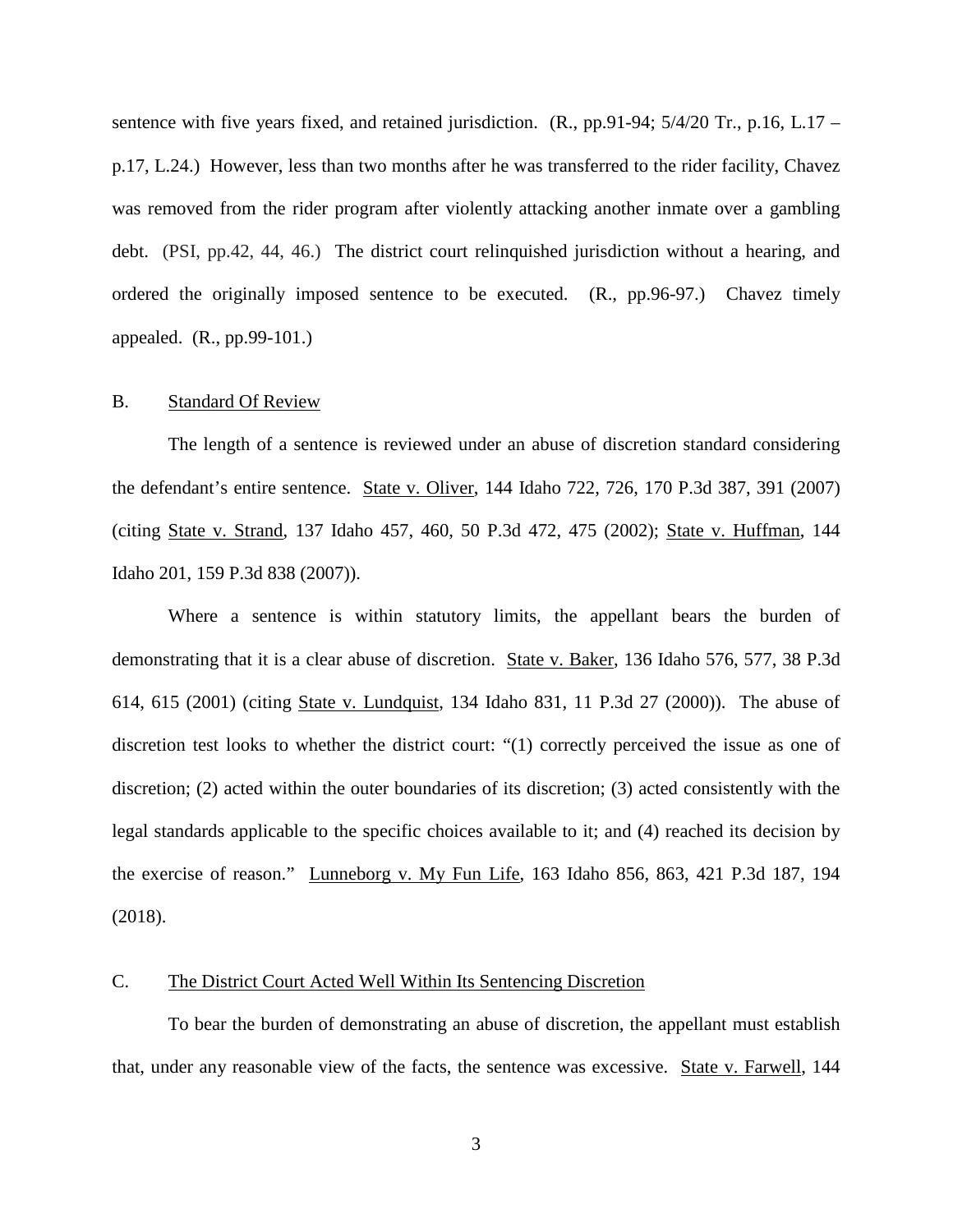Idaho 732, 736, 170 P.3d 397, 401 (2007). To establish that the sentence was excessive, the appellant must demonstrate that reasonable minds could not conclude the sentence was appropriate to accomplish the sentencing goals of protecting society, deterrence, rehabilitation, and retribution. Id. at 736, 170 P.3d at 401. A sentence is reasonable "'if it appears necessary to accomplish the primary objective of protecting society and to achieve any or all of the related goals of deterrence, rehabilitation, or retribution.'" State v. Bailey, 161 Idaho 887, 895-96, 392 P.3d 1228, 1236-37 (2017) (quoting State v. McIntosh, 160 Idaho 1, 8, 368 P.3d 621, 628 (2015)). It is well established that the primary sentencing consideration is protection of society, and that all other factors must be subservient to that end. State v. Hunnel, 125 Idaho 623, 627, 873 P.2d 877, 881 (1994).

Chavez's extensive criminal history warrants the sentence imposed. This was Chavez's sixth felony conviction, having previously been convicted in California of second-degree robbery, felony obstruction of an officer, possession of a controlled substance, grand theft, and assault with a deadly weapon. (PSI, pp.7-10.) Chavez also has at least five prior misdemeanor convictions for offenses including obstructing officers and providing false identification. (PSI, pp.6-10.) Chavez's presentence investigation report also reflects several unsuccessful attempts at community supervision. (PSI, p.11.) Chavez acknowledged to the presentence investigator that he absconded from probation a "couple of times." (PSI, p.11.) It also appears that Chavez was on felony probation for grand theft at the time of his arrest in the present case. (PSI, pp.9-11.)

The presentence investigator opined that Chavez was a poor candidate for community supervision due to his attitude, his lack of housing and employment, his significant criminal history, and his need for treatment. (PSI, p.19.) The presentence investigator also noted that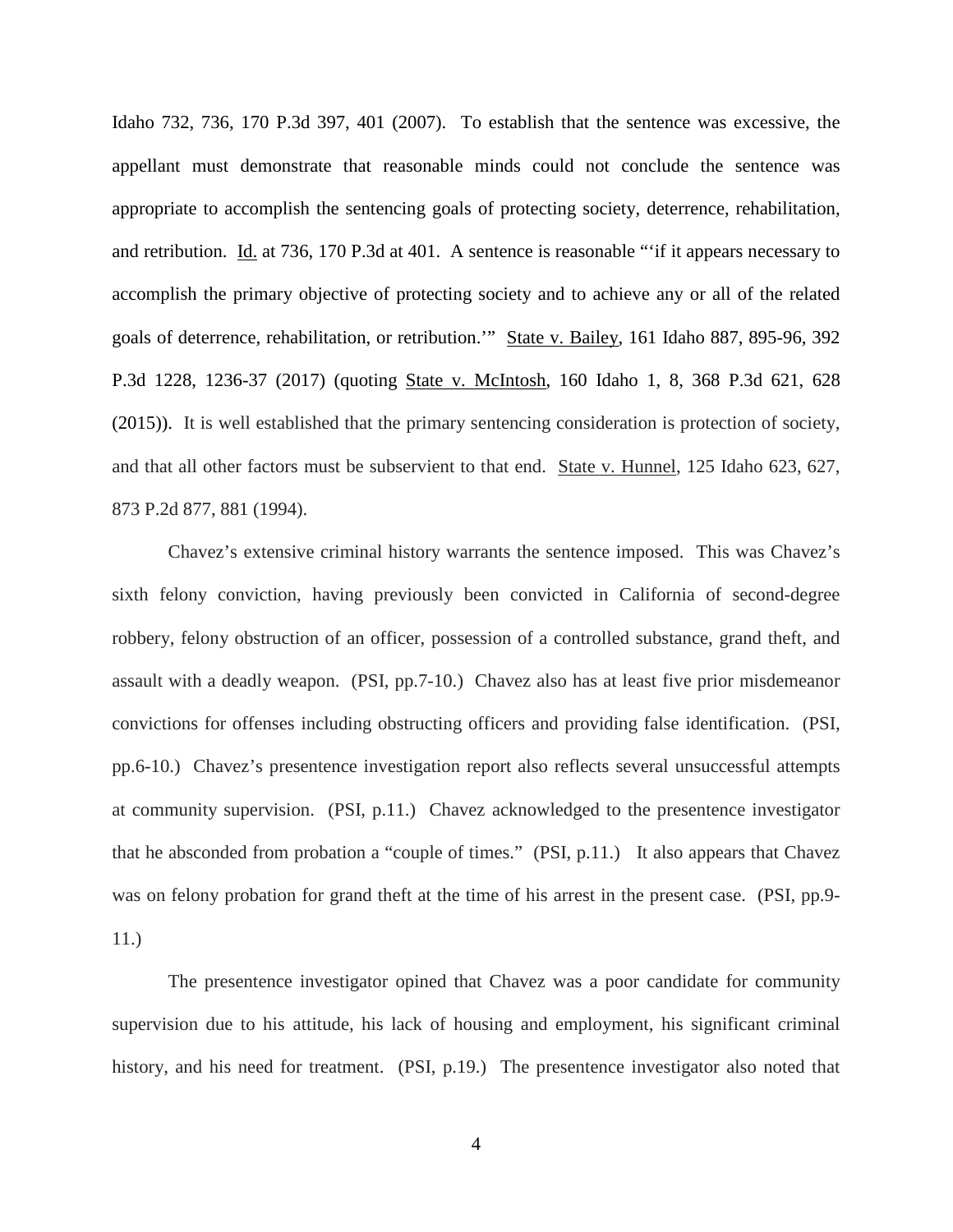Chavez was difficult to interview because he was argumentative. (Id.) Chavez scored a 42.0 on the LSI-R, which is well above the  $31+$  threshold for indicating a "high" risk of recidivism. (PSI, p.18.)

Despite all of this, the district court provided Chavez the opportunity to participate in the rider programming, and specifically stated at the sentencing hearing that it was "hopeful" that Chavez would do well on that program so his case and sentence could be re-evaluated. (5/4/20 Tr., p.17, Ls.11-15.) Chavez expressed an understanding that he would face the possibility of a five-year fixed sentence if he "mess[ed] up on the rider."  $(5/4/20 \text{ Tr.}, p.18, L.9 - p.19, L.12.)$ However, despite this understanding, and less than two months after he was transferred to the rider program, Chavez attacked a fellow inmate over a gambling debt. (PSI, pp.42, 44.) Chavez attacked the victim and attempted to pull him off of his bunk. (PSI, p.44.) When he was unable to do so, Chavez struck the victim with a small wooden table. (Id.) After this, Chavez punched the victim several times in the head, and then pulled him off the bunk causing the victim to hit his head. (Id.) Chavez continued to punch the victim, who was then in the fetal position, until a correctional officer responded to the scene. (Id.) As a result of the attack, Chavez was removed from the retained jurisdiction program, and the Idaho Department of Correction recommended that the district court relinquish jurisdiction. (PSI, pp.42, 44, 46.) The correctional case manager provided that Chavez "is a risk to those around him and…is not a candidate for probation." (PSI, p.47.)

On appeal, Chavez does not take issue with any of the stated analyses as set forth by the district court. (See Appellant's brief, pp.3-6.) Nor does Chavez assert that the district court abused its discretion by relinquishing jurisdiction. (See id.) Instead, Chavez contends that the district court should have sentenced him to a lesser term of imprisonment in light of mitigating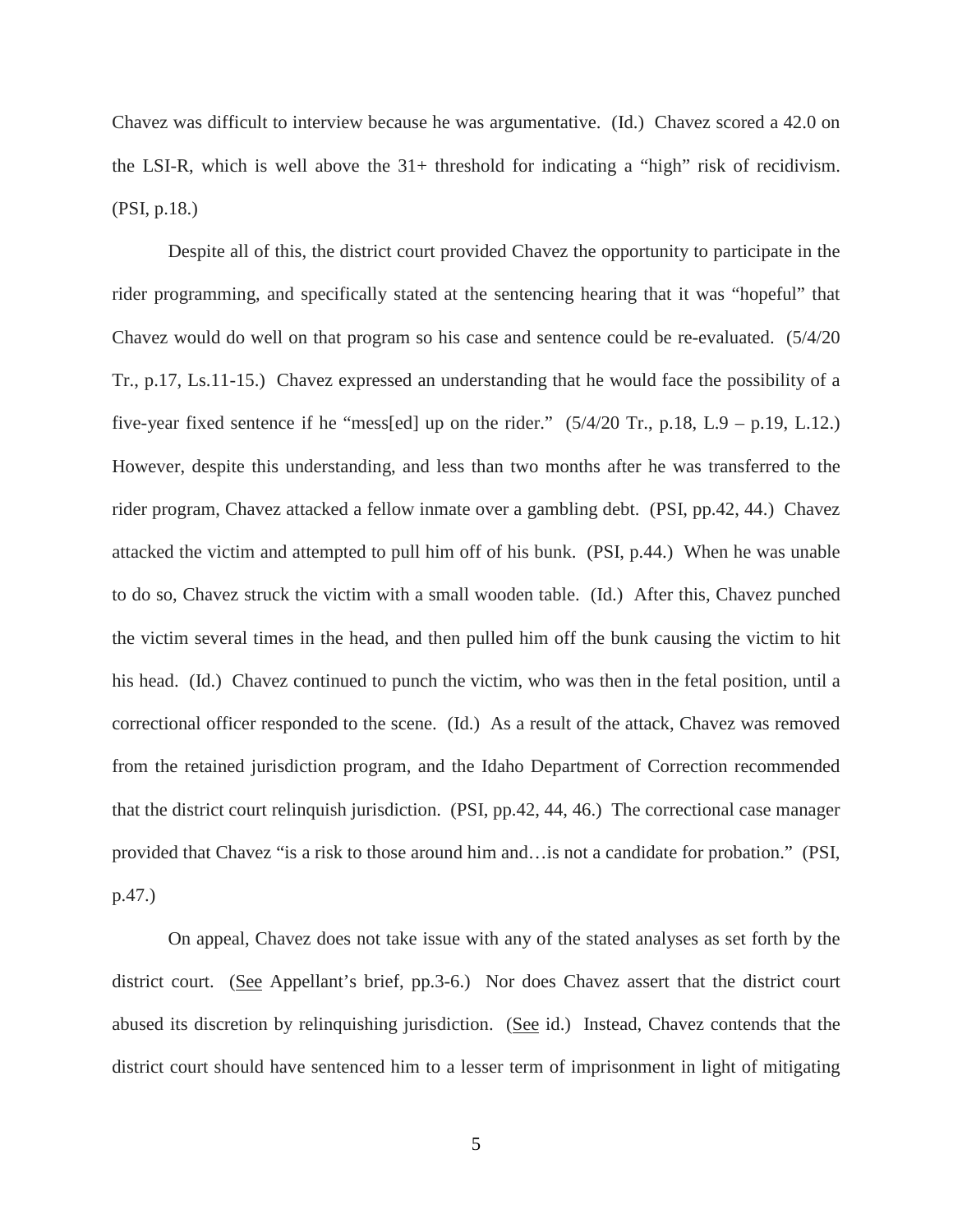factors, including his troubled childhood, his substance abuse, his mental health issues, and his amenability to treatment as evidenced by factors such as his decision to "move[] away from California in order to create a better life for himself." (Id.) However, nothing in the record indicates that the district court failed to consider any of these things, or chose to disregard the ample information about these factors presented in the presentence investigation report. Instead, at the sentencing hearing, the court specifically stated that it had reviewed the presentence investigation report in making its sentencing determination, and in fact quoted from that report. (5/4/20 Tr., p.16, L.17 – p.17, L.1.) Further, Chavez's contentions on appeal that his is amenable to treatment are questionable in light of his statement to the presentence investigator that he does not think he needs substance abuse treatment. (PSI, p.16.) Likewise, his contention that his move from California, where he was involved with gangs, to Idaho, demonstrated a willingness to try to change his behavior, is weakened by his request to the court for an earlier sentencing hearing date so he could return to California. (2/3/20 Tr., p.9, Ls.2-8.)

In light of all of the factors discussed above, the district court acted well within its discretion to impose a unified seven-year sentence with five years fixed for methamphetamine possession following its relinquishing of jurisdiction. Chavez has therefore failed to demonstrate that the district court abused its sentencing discretion. This Court should therefore affirm the judgment of conviction.